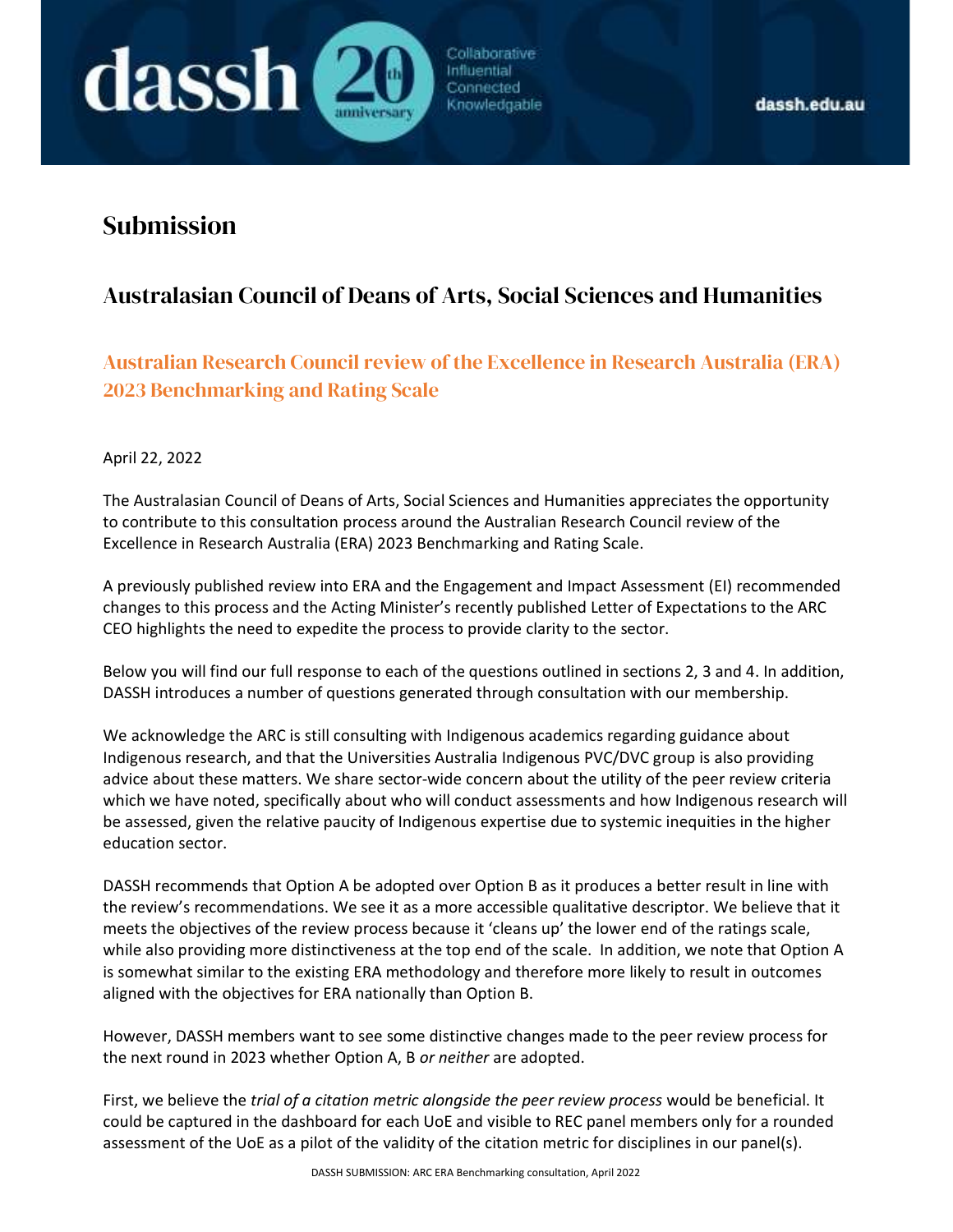

However, peer review and citation-based assessments need to be improved upon in order to depoliticise the assessment process. Right now, peer review allows methodological disputes within disciplines to influence evaluations. For the humanities, arts and social sciences (HASS) to thrive under either of these options, it is recommended that peer review and citation assessment be combined, and that the ARC seeks to extend international input for assessments. Our members believe the assessment process will be more robust with greater input from international colleagues. This is particularly important given the HASS disciplines must be able to compete with citation-based disciplines. While citations remain an important part of the assessment of research overall in the sector, it must be noted that HASS researchers are also referenced through quotations in books, for example, which do not always appear in citation engines which tend to privilege digital/online publications.

Additionally, our members are clear that those conducting reviews should be senior staff with significant experience. DASSH proposes that all peer reviewers should be senior scholars such as Level D and E academics, given the proposed changes and the potential complexity of assessment.

We do not believe Option B is workable for peer review disciplines. Our members have concerns that Option B encourages gaming and tactical coding that will advantage some disciplines at the cost of others through the use of the proposed citation process.

In addition, the 'high performer' benchmark on its own is hard to determine objectively in peer review disciplines.

Regarding peer review guidance, our members have asked whether there will be separate guidance for Non-Traditional Research Outputs (NTROs). Several areas of HASS disciplines have largely NTRO outputs and much clearer guidance is needed in relation to the evaluation of these bodies of work. The REC panels dealt with these in the previous assessment but proposed changes to the assessment process need to consider offering specific guidance around this issue in light of intensified interest in crosscutting research with applied outcomes in the HASS and creative fields.

DASSH believes there is a transition cost to moving in either direction. It will take time to disseminate the implications and develop understanding of the shift, however, there could be a significant negative consequence associated with either of the new scales.

As such, we would also support the suggestion of rejecting both Option A and B. In a process where there are so many FoR code changes, it may be wise to leave the rating scale as unchanged. Regardless of which option is adopted, the fact that ERA2023 ratings will not be directly comparable with previous ratings will have a negative impact on universities attempting to improve their performance based on previous ratings.

DASSH notes the Acting Minister's Letter of Expectation outlined a desire for industry engagement and impact: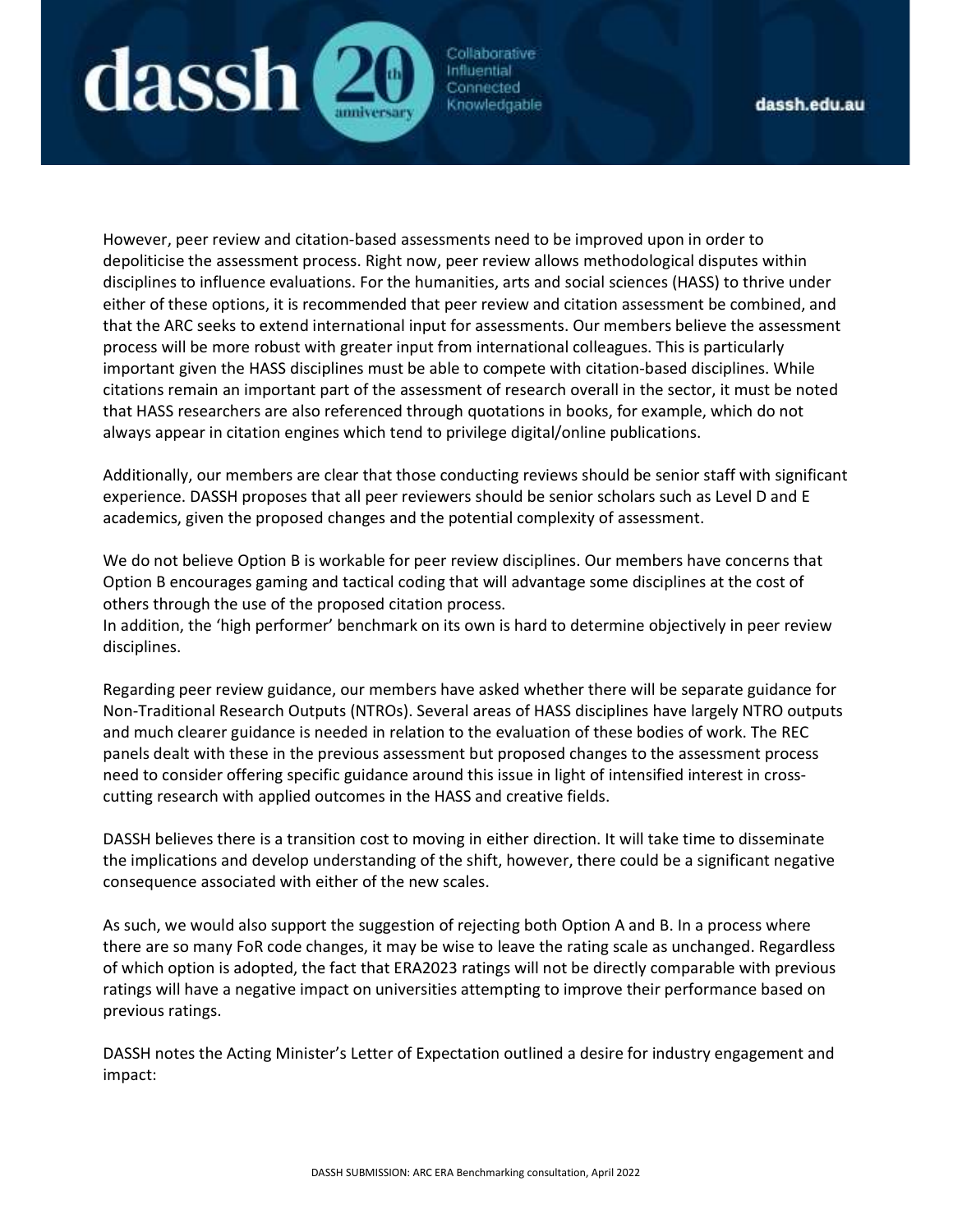

"My expectation is that this should include clear measures to identify industry engagement and the translation of research to impact. I note that the Review identified many measures related to industry and end-user engagement as having a declining relevance to the assessment of quality in ERA."

DASSH Members are concerned that directions around 'impact' and 'industry engagement' will continue to disadvantage our disciplines because the nature of our impact and relations with the end users of our research are both different from that of STEM disciplines and also changing in a dynamic context for higher education. While the intervention can be seen as a 'call to action' for the sector – particularly in the creative arts – our role is to express some concern that the HASS disciplines are being sidelined through a direct process of industry alignment where there are no obvious connections for our disciplines.

We remain attentive to the prospect of end users becoming grant assessors at the ARC and we see any attempt to align the benchmarking system with the Federal Government's intention to commercialise research as a deeply concerning and flawed exercise. This is because such grant assessors are nonexperts in research, may have conflicts of interest, and may also evaluate such matters based on their narrow interests and not on the broader interests of research and knowledge creation.

President Professor Catharine Coleborne Australasian Council of Deans of Arts, Social Sciences and Humanities Head of School / Dean of Arts School of Humanities, Creative Industries and Social Sciences College of Human and Social Futures

The University of Newcastle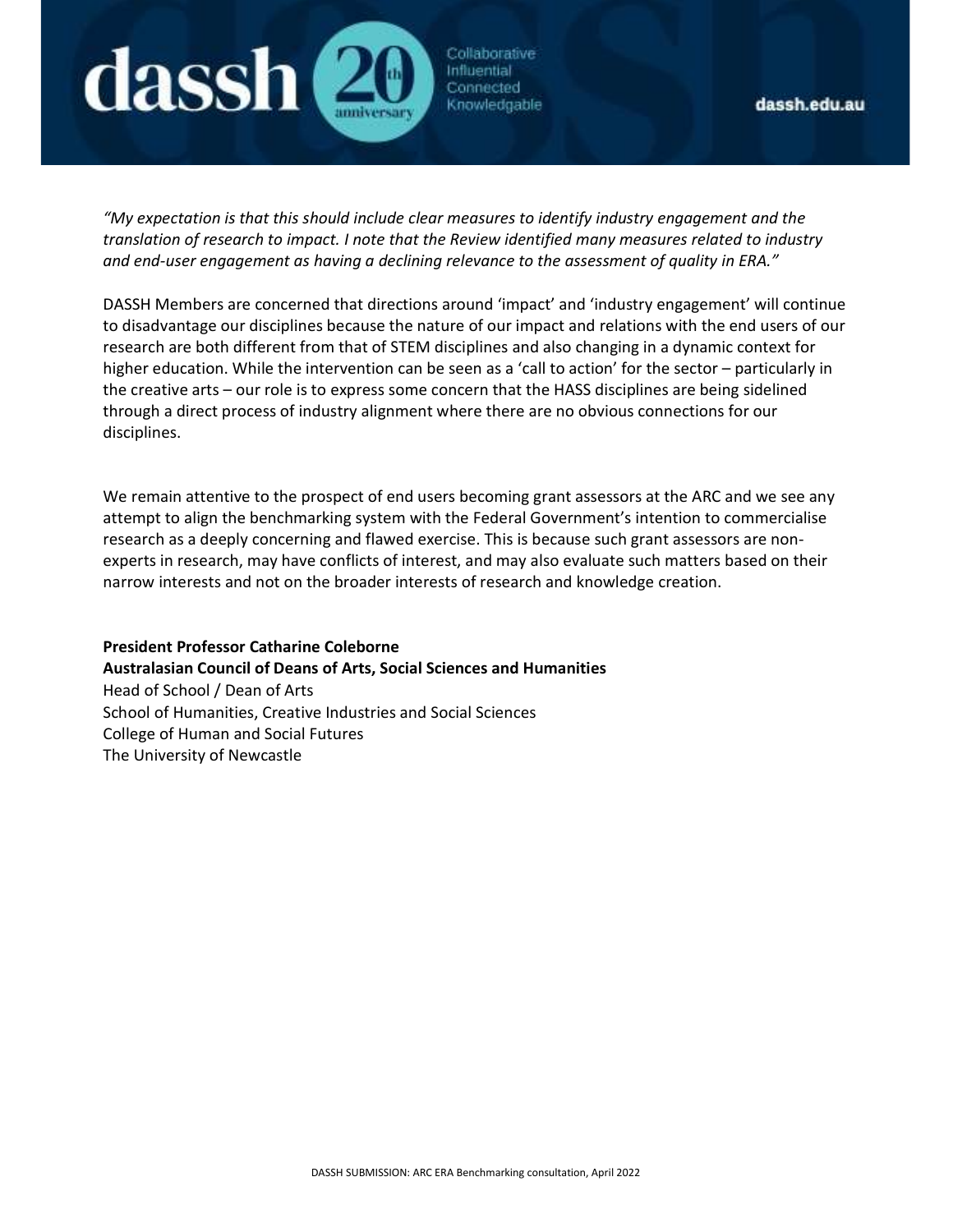# Section 2: Options for a more granular rating scale

#### Q2.1 Which rating option (A or B) is preferred?

dassh (

 We believe that Option A is preferable to Option B as it produces a better result in line with the review's recommendations. We see it as a more accessible qualitative descriptor. We acknowledge that it meets the objectives of the review process because it 'cleans up' the lower end of the ratings scale, while also providing more distinctiveness at the top. We note that A is more similar to the existing ERA methodology and more likely to result in outcomes aligned with the national interest than Option B.

Collaborative Influential Connected Knowledgable

- We note that A is more similar to the existing ERA methodology and more likely to result in outcomes aligned with the national interest than Option B.
- We do not believe Option B is workable for peer review disciplines, because there is not enough consensus in peer review disciplines about what 'world leading research' excellence looks like. In addition, the high performer benchmark on its own is hard to determine objectively in peer review disciplines.
- Option B also encourages gaming and tactical coding that will advantage some disciplines at the cost of others.

#### Q2.2 Are there particular features of either option that should be adopted or modified?

- Further clarity on the distinctiveness of each category would be welcome in the next level of detail following adoption of the scale. This would need to address the border between each category.
- Regarding Option A which collapses the old ERA ratings of 1 and 2 into one, 'Not at world standard' should be adopted – it is more important to know whether the research is above or below world standard than the level to which it falls below world standard.
- Regarding Option A, expanding the old ERA rating of 5 into two, 'World leading' and 'Well above world standard' should be adopted as it will better identify universities performing at the highest level internationally.
- Expanding the old ERA rating of 5 into three levels (as per Option B) is an unnecessary complication, particularly for peer review disciplines when determining the difference between UoAs is more subjective than in citation disciplines; it would be extremely difficult to frame questions that will prompt reviewers to consistently distinguish between such fine-grained levels of excellence.
- 'World standard' language should be used across ERA for consistency and clarity.

#### Q2.3 How will the change in ratings shift university research efforts?

 Once established, we expect there to be further efforts by research leaders to emphasise quality and excellence over quantum of output. For example, a furthering and deepening of existing settings moving away from HERDC quantum and towards specialisation and top 3 per cent type performance.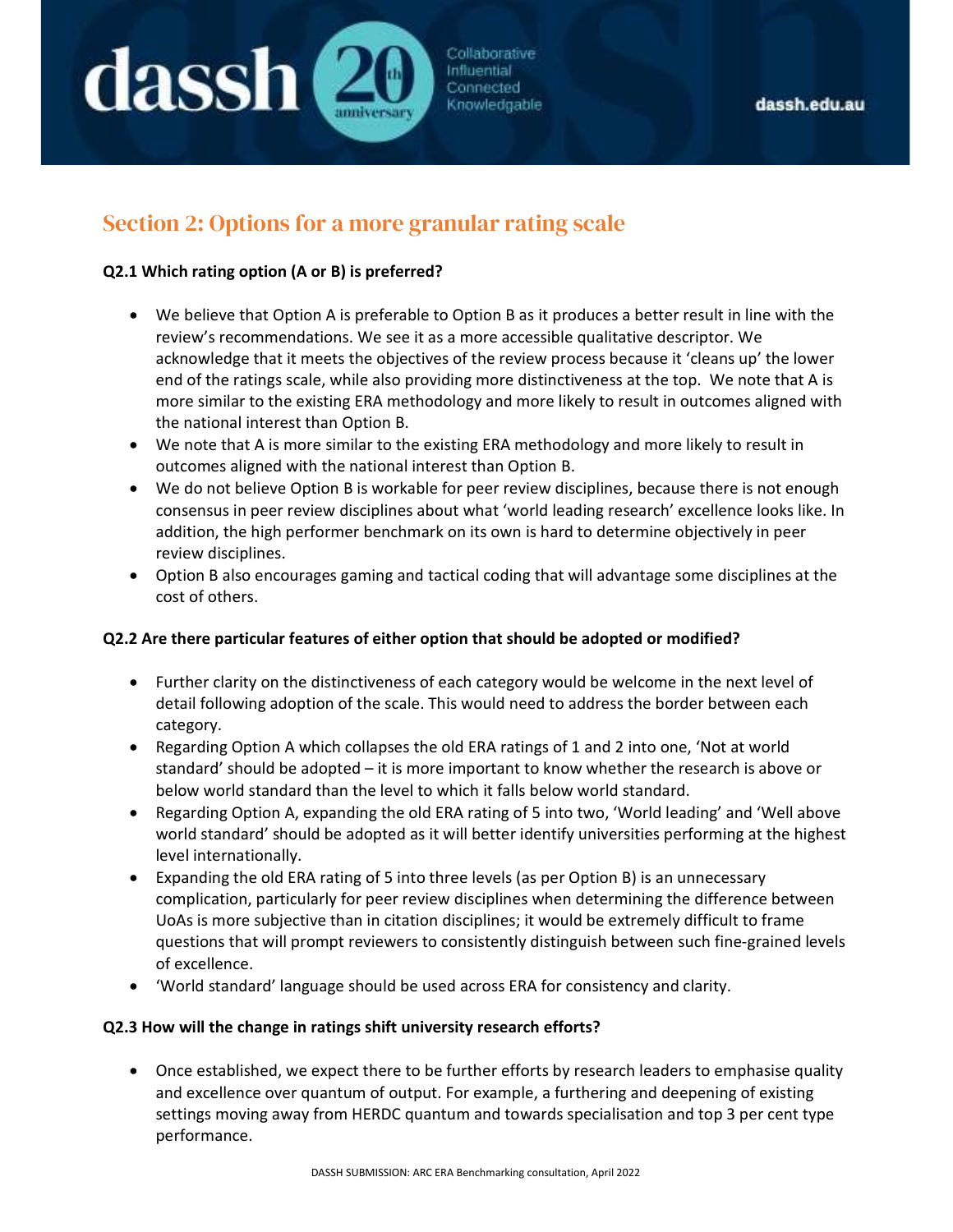Ratings will reinforce universities' emphasis on high quality outputs.

lassh (

- We believe changes in rating scales will not have a material effect on researcher efforts.
- However, there is a risk that without tangible consequences relating to funding and the like, ERA scores risk having little resonance beyond the sector and already are not meaningfully understood internationally.

Collaborative Influential Connected Knowledgable

# Q2.4 To what extent would the proposed options be more challenging for universities than the existing ERA rating scale?

- It will take time to disseminate the implications and develop understanding of the shift however there could be a significant negative consequence associated with either of the new scales.
- It has also been noted that the proposed changes to the peer review process might produce sector inequities in the now more diverse landscape of institutions and research UoAs.
- Option B would be a particular challenge for peer-review disciplines in distinguishing between the three levels, A, AA and AAA.
- Regardless of which option is adopted, the fact that ERA2023 ratings will not be directly comparable with previous ratings will have a negative impact on universities attempting to improve their performance based on previous ratings.
- The changes proposed to the rating scale aim to provide more detail at the higher end of the scale which effectively lower the rating of many UoEs for ERA 2023.
- We have concerns about the challenges that might result from these proposed options as they are likely to result in decreased ERA ratings (or the perception of decreased ratings) in all but the most outstanding handfuls of UoEs, and will be problematic in UoEs which have less volume in smaller universities.

# Q2.5 What changes, if any, are required to the characteristics that accompany each rating level?

- Further clarity on the distinctiveness of each category is required along with the border between each category
- More detailed delineation between each level would be welcome, whichever option is adopted.
- How is the 'average standard of universities worldwide' being determined, particularly with reference to peer review disciplines? There is a need to set international benchmarks clearly based on evidence-based metrics.
- More work needs to be done on peer review indicators and guidance for peer reviewers.

### Q2.6 Would it be feasible for expert reviewers to draw meaningful distinctions between each rating points using the characteristics provided?

- Yes, assuming further clarity on the distinctiveness of each category is forthcoming in the next level of detail following adoption of the scale.
- We think the ARC should insist on senior peer reviewers (Level D academics and above) given the proposed changes and complexity of assessment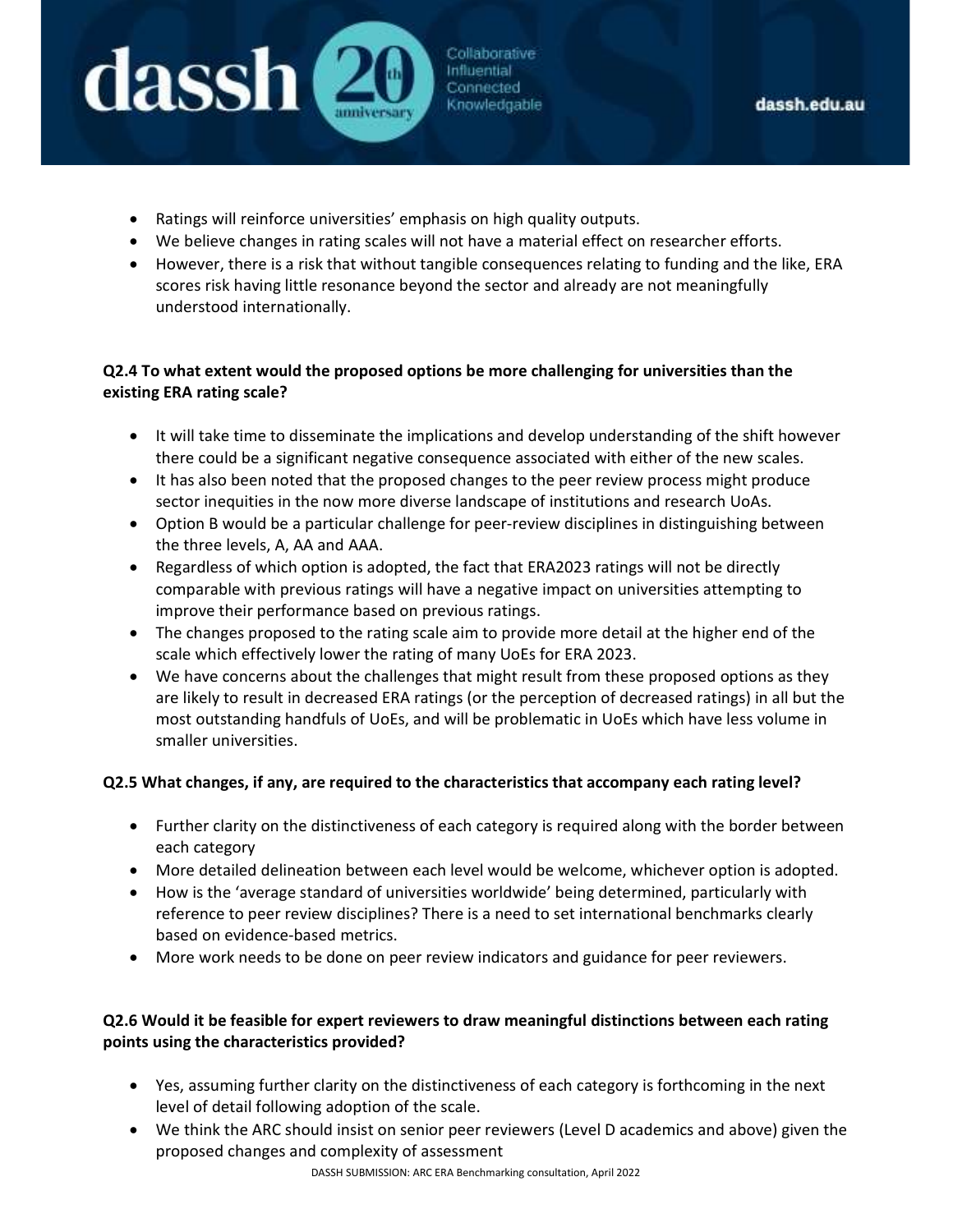

 We also suggest that either rating scale will be very difficult to operationalise in peer review. FoRs which lack quantitative metrics to allow objective measurement of the different ratings. Option B is too detailed at the top level without clarity about why this is needed when Option A

Collaborative

Influential Connected Knowledgable

also provides increased granularity.

**dassh** 

- Q2.7 What kind of additional training or guidance may be required in ERA 2023 to support the revised rating scale?
	- Given that in previous ERA assessment rounds many Australian institutions have performed above or well above the world standard in many different FoRs, there will need to be a broad cultural change regarding the lack of comparability between ERA rounds not only in the university sector but more broadly amongst media, government, and industry
	- On the issue of peer reviewing our members are clear that those conducting reviews should be senior staff with significant experience. This could be managed by stipulating that Associate Professors should be the most junior level reviewers.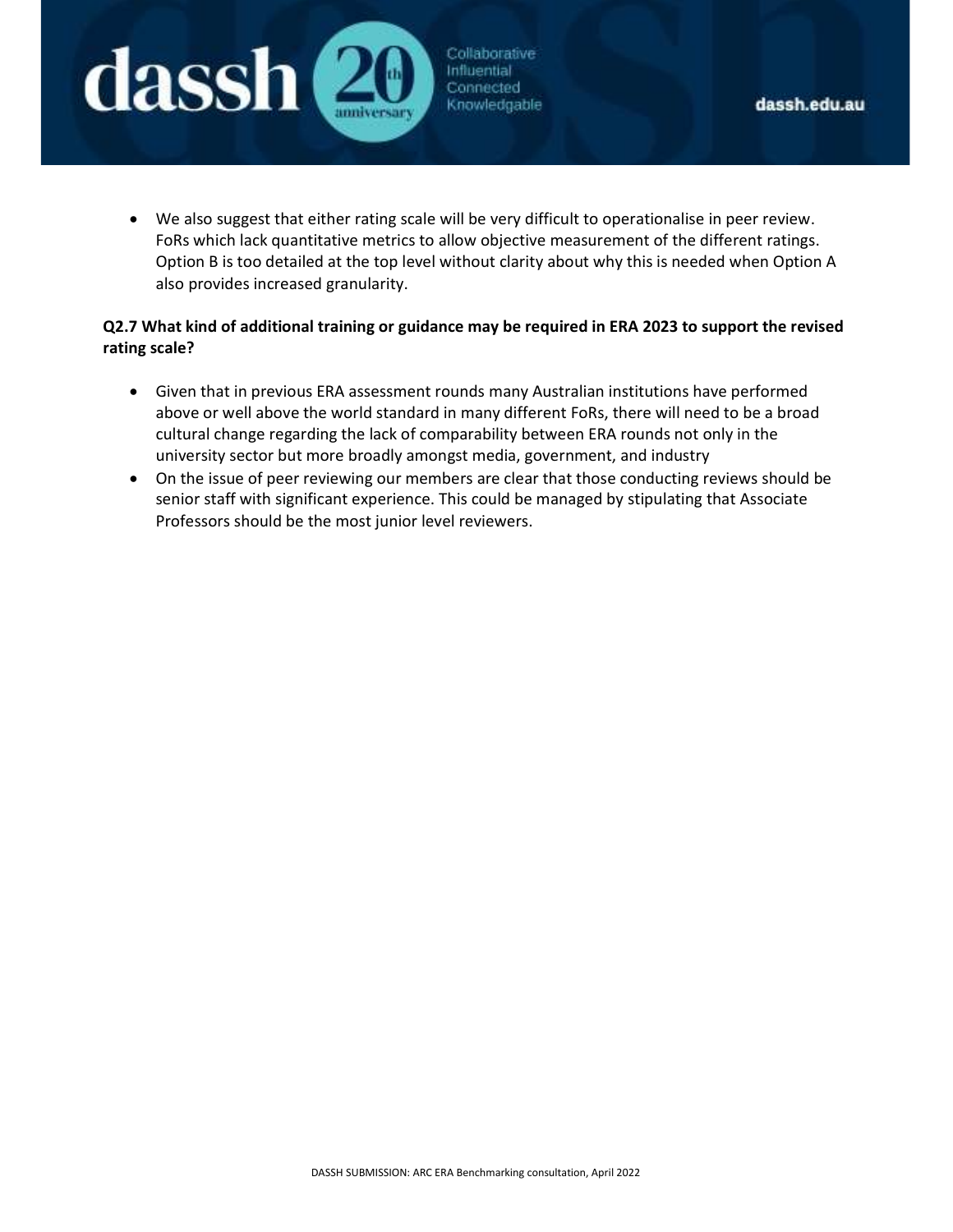

# Section 3: How can the citation metrics support the options for a revised rating scale?

#### Q3.1 How appropriate is the HPI as a method of supporting the rating scale options?

 Using only the top 10 per cent of organisations across the world is too limited, particularly given the inclusion of various types of UoE (such as universities as well as major scientific and other institutions); we would like to see this increased to 20% and limited to universities only to provide a more robust benchmark for comparability.

#### Q3.2 How appropriate are the dynamic RCI classes as a method of discipline-specific benchmarking?

 The dynamic RCI could be a useful reflection of differing citation practices between FoRs/disciplines.

#### Q3.3 How would the proposed citation methodologies impact research planning?

 As discussed above, DASSH members believe the citation and peer review methodologies need to be combined in a trial. As such the impact the proposed methodologies would have on research planning cannot be declared.

#### Q3.4 Do the new citation metrics support the drive for increased performance (especially in already high-performing disciplines)?

#### Q3.5 Is any additional criteria or information required in the citation disciplines to support the ratings at the highest end of each rating option?

 Our members maintain their concern at the need to identify 'citation disciplines' as distinct from peer review disciplines and reiterate that the citation assessment will put HASS disciplines at a disadvantage. This is because our disciplines typically comprise books and book chapters, which tend to appear less in citation metrics/indices, as well as peer reviewed articles and digital outputs that do attract citation metrics. The diversity of methods, approaches and forms of HASS scholarship means that peer review has to cover a much more diverse terrain. It needs to be able to provide the flexibility and sensitivity to express that and recognise diverse forms of excellence in ways that quantitative analysis is unable to do.

#### Q3.6 Please provide any additional comments on the proposed citation methodology.

 We believe the trial of a citation metric alongside the peer review process would be beneficial. It would be captured in the dashboard for each UoE and visible to EC panel members only for a rounded assessment. This would level the assessment process for both citation and peer reviewed disciplines. In this way the outcomes for universities favouring either STEM or HASS disciplines would also be levelled.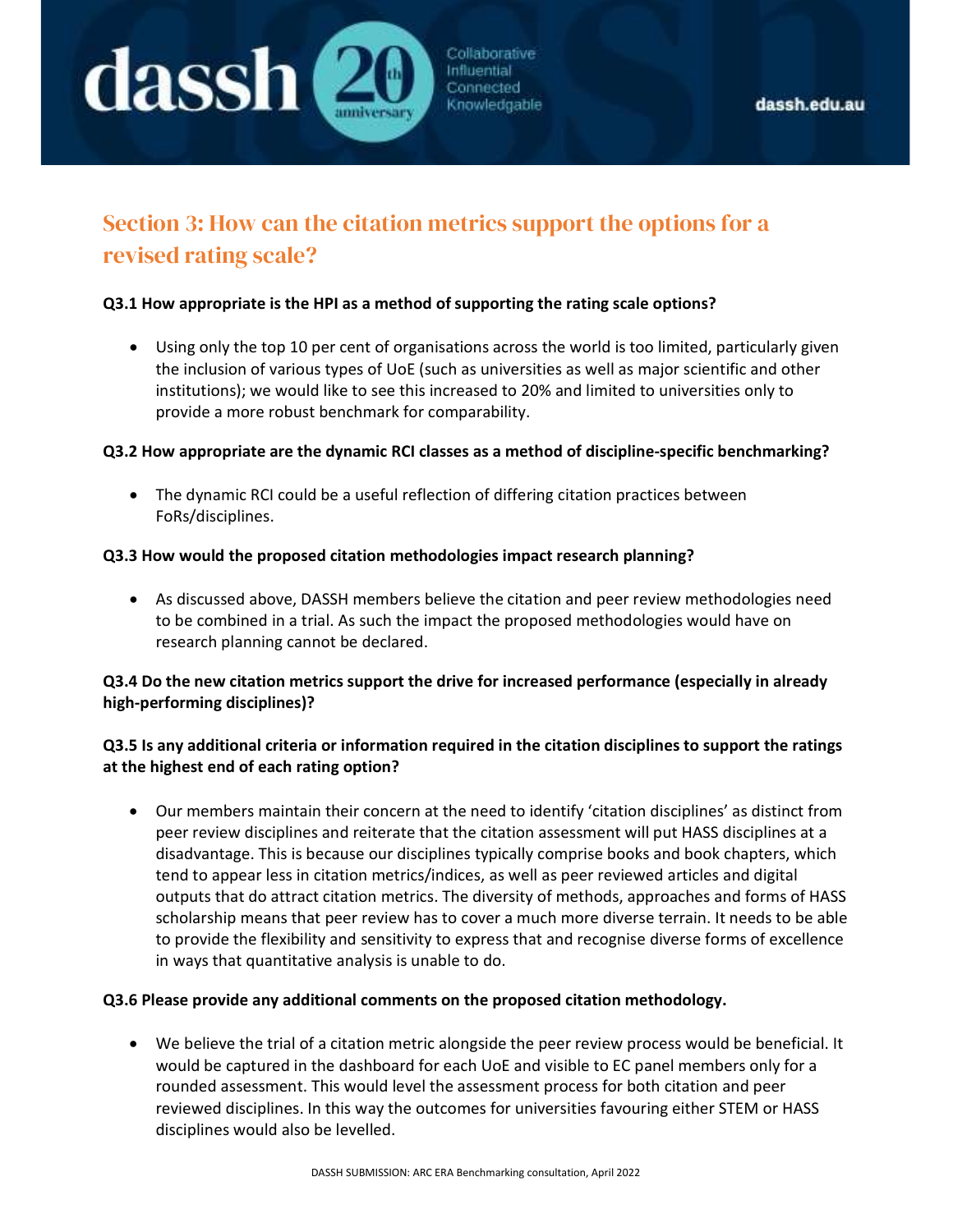

# Section 4: How can the peer review indicator support the options for a revised rating scale?

Q4.1 To what extent are the proposed changes to peer review guidance likely to result in reports that are useful, informative and relevant for assessment panels? Please comment on any improvements that could be made, particularly with reference to disciplinary inclusivity and relevance to the options for the revised rating scale.

- Clarity on what constitutes quality of output in terms of world standards and benchmarks will be essential in helping engender clear and informative reports for panels
- Peer reviewers will need special and specific guidance, particularly in establishing benchmarks and distinguishing between upper levels of excellence.

### Q4.2 How feasible would it be for peer reviewers to address the proposed peer review guidance? Please comment on any improvements that could be made, particularly with reference to clarity and workload for reviewers.

- The workload would be broadly similar to 2018.
- Guidance appears to be a work in progress so it is premature to judge how feasible it will be for peer reviewers.
- The dot points used to assess the contribution of each output are practical and should contribute to good reports from peer reviewers.

# Q4.3 How appropriate is the proposed guidance for Indigenous studies? Please comment on any improvements that could be made.

- We recommend the use of some case study examples showing how these criteria could be expressed in different cases would be useful given this is the first time the codes will be used.
- Indigenous studies guidance seems appropriate presumably it will continue to be refined in consultation with Indigenous assessors and will be supported by practical examples.
- We understand that the ARC is still consulting with Indigenous academics on this aspect, and that the UA Indigenous PVC/DVC group is also providing advice.
- We share concern about the utility of the peer review criteria which others in the sector have noted.
- We share the concern about how and who will be assessing, given the scarcity of Indigenous expertise.

### Q4.4 How would the proposed changes to peer review guidance impact universities and/or researchers?